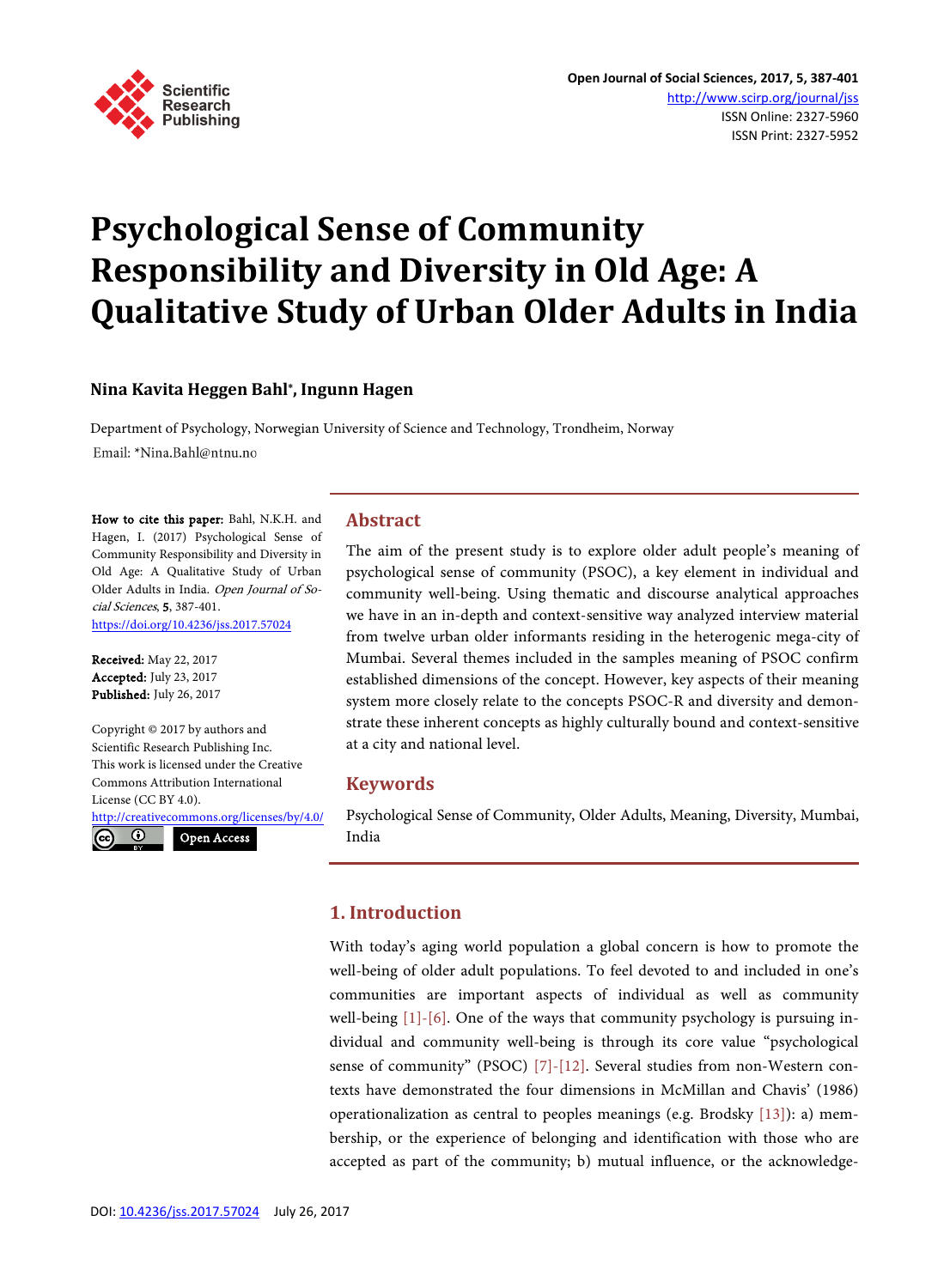ment of community influence and, simultaneously an awareness of having influence on one's community; c) integration and fulfilment of needs, or the expectation and reinforcement of having ones needs met through the community and; d) shared emotional connection, or the experience of having a shared community experience and history with other members. There are, however, few studies of later-life PSOC [\[14\],](#page-11-2) especially in non-Western societies, where the majority of the older population will reside in the future. Fast changing structures and meaning systems are taking place in the urban context of India, which have the second largest older adult population in the world [\[15\].](#page-11-3) Insight into what PSOC is for older adult individuals' residing in urban India is a central part of preparing for their future individual and community well-being.

This study aims to explore urban Indian older adults' meaning of PSOC. It provides three novel contributions to the field: First, to our knowledge, it is the first study of PSOC in India. Secondly, as few have done before, we study PSOC among older adults. Finally, of vital importance to the established understanding of PSOC as a context sensitive and culturally-bound concept [\[6\]](#page-10-1) [\[11\]](#page-11-4) [\[13\]](#page-11-1) [\[16\]](#page-11-5) [\[17\]](#page-11-6) [\[18\]](#page-11-7) [\[19\]](#page-11-8) [\[20\]](#page-11-9) and that cultural context affects our meanings and experiences of aging [\[21\],](#page-11-10) we study later-life PSOC within the interaction of individual and cultural meaning systems.

# **2. The Indian Context and Older Adults**

India's cultures have traditionally been characterized by vertical collectivistic values; A shared conviction of the self as interdependent with some in-group (e.g. the family), a social pattern consisting of closely linked individuals [\[22\]](#page-11-11) [\[23\]](#page-11-12) as well as the appreciation for hierarchy, as important parts of the culture [\[23\]](#page-11-12) [\[24\]](#page-11-13) [\[25\].](#page-11-14) Today, collectivistic meaning systems co-exist with individualistic ones, mainly in urban area[s \[26\].](#page-11-15) Additional core values include spirituality [\[27\],](#page-12-0)  meeting social obligations [\[28\],](#page-12-1) and family-oriented values [\[29\]](#page-12-2) [\[30\].](#page-12-3) Furthermore, Hindu understandings of the different stages across the lifespan $1$  [\[31\]](#page-12-4) [\[32\]](#page-12-5) [\[33\]](#page-12-6) and the caste system [\[34\]](#page-12-7) [\[35\]](#page-12-8) prescribe what old age should be. Traditionally older people in India have been taken care of by the extended family and possessed the role of an authority and a source of wisdom within the family. Today, however, the nuclear family structure is becoming the norm, particularly in urban areas [\[36\].](#page-12-9) Social networks and communities outside the family may thus become more important for the urban older adult in order to maintain their PSOC.

We are studying the concepts of older adult people living in Mumbai, the largest urban population in India. The megacity holds a population of over 21 million people [\[37\]](#page-12-10) and the largest slum in Asia [\[38\].](#page-12-11) Due to rapid migration (the majority of the older populations in urban areas in India are migrants from other states in India [\[15\]](#page-11-3) [\[30\]\)](#page-12-3) the city's culture is characterized by a fusion of

<sup>&</sup>lt;sup>1</sup>In the Hindu scripture called "Bhagvad Gita" Human life is divided into four stages (ashramas): The first two stages of life (*Bramacharya* and *Grishashtha*) are devoted to learning trade and performing duties, the latter two stages (*Vanaprastha*and Sanyasa) are for everyone to withdraw from day-to-day material activities and social bonds to eventually lead a spiritual life (see Gokhale, 2003, Bhawuk, 2008).

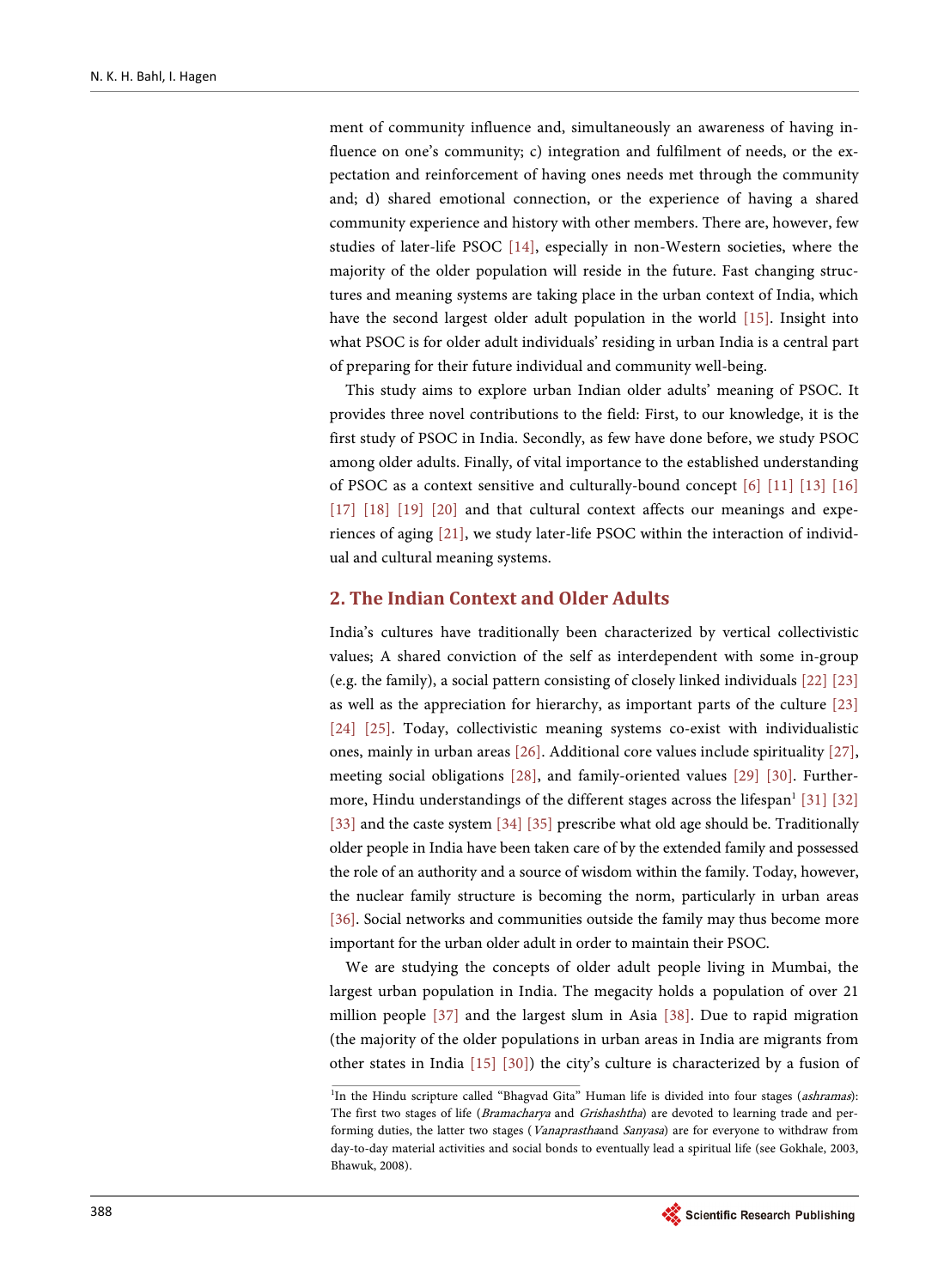Indian cultures.

#### **3. Method**

#### **3.1. Informants**

Twelve older adult informants participated in the study. This is a very small sample in respect of the older adult population in Mumbai. However, given the importance of cultural context for understanding conceptualizations of PSOC [\[20\]](#page-11-9) [\[39\],](#page-12-12) a in-depth and context-sensitive analysis was prioritized over sample size.

To recruit older adult informants, scientific staff at the Tata Institute of Social Science (TISS) invited older adults by phone. The following admission criteria were used; above 60 years of age, speak English and living in Mumbai. A combination of purposive and convenience sampling was used in the study. Ensuring a sample that could inform us about PSOC in old age from different perspectives, we included members of the Lions Club in Mumbai (three men, two women) and older adults who were not active in social or political groups (three women). Finally, older adults living in institutions (three men; two of them active as volunteers, one woman) were included. Two day-care centres were chosen as an institutional setting suitable for recruiting older adults sufficiently healthy to participate in the study. All the informants were acquaintances of one of the involved staff members from TISS. Furthermore, the following demographic va-riables characterized the sample [\(Table 1\)](#page-2-0). All informants reported to be Hindu.

#### **3.2. Interviews**

Qualitative interviews have been a useful method for getting information about

| Informant <sup>1</sup> | Marital<br>status | Highest level<br>of education | Residential<br>area of<br>Mumbai | Years of<br>residency | Number of<br>children | Number of<br>family members<br>in the home |
|------------------------|-------------------|-------------------------------|----------------------------------|-----------------------|-----------------------|--------------------------------------------|
| F77                    | Widow             | MA                            | Suburban                         | 3                     | $\overline{c}$        | 3                                          |
| F74                    | Widow             | BA                            | Suburban                         | 15                    | 1                     | $\overline{4}$                             |
| F61                    | Married           | BA                            | Suburban                         | 10                    | 3                     | 1                                          |
| F82                    | Married           | PhD                           | Suburban                         | 52                    | $\overline{2}$        | 1                                          |
| F67                    | Married           | BA                            | Suburban                         | $\overline{4}$        | $\overline{2}$        | 1                                          |
| F80                    | Widow             | Basic school                  | Urban                            | 6                     | $\overline{c}$        | $\Omega$                                   |
| M81                    | Widower           | BA                            | Urban                            | $\overline{4}$        | $\overline{2}$        | $\mathbf{0}$                               |
| M67                    | Married           | BA                            | Suburban                         | 37                    | 1                     | $\mathbf{1}$                               |
| M65                    | Married           | BA                            | Suburban                         | 39                    | 1                     | 2                                          |
| M60                    | Married           | MA                            | Suburban                         | 20                    | $\overline{2}$        | $\overline{4}$                             |
| M70                    | Widower           | High school                   | Urban                            | 1                     | $\theta$              | $\Omega$                                   |
| M69                    | Widower           | MA                            | Suburban                         | 32                    | $\overline{2}$        | $\mathbf{0}$                               |

<span id="page-2-0"></span>Table 1. Demographical characteristics of the sample.

1 Informants are represented with codes indicating gender (F, female and M, male) and the informant's age.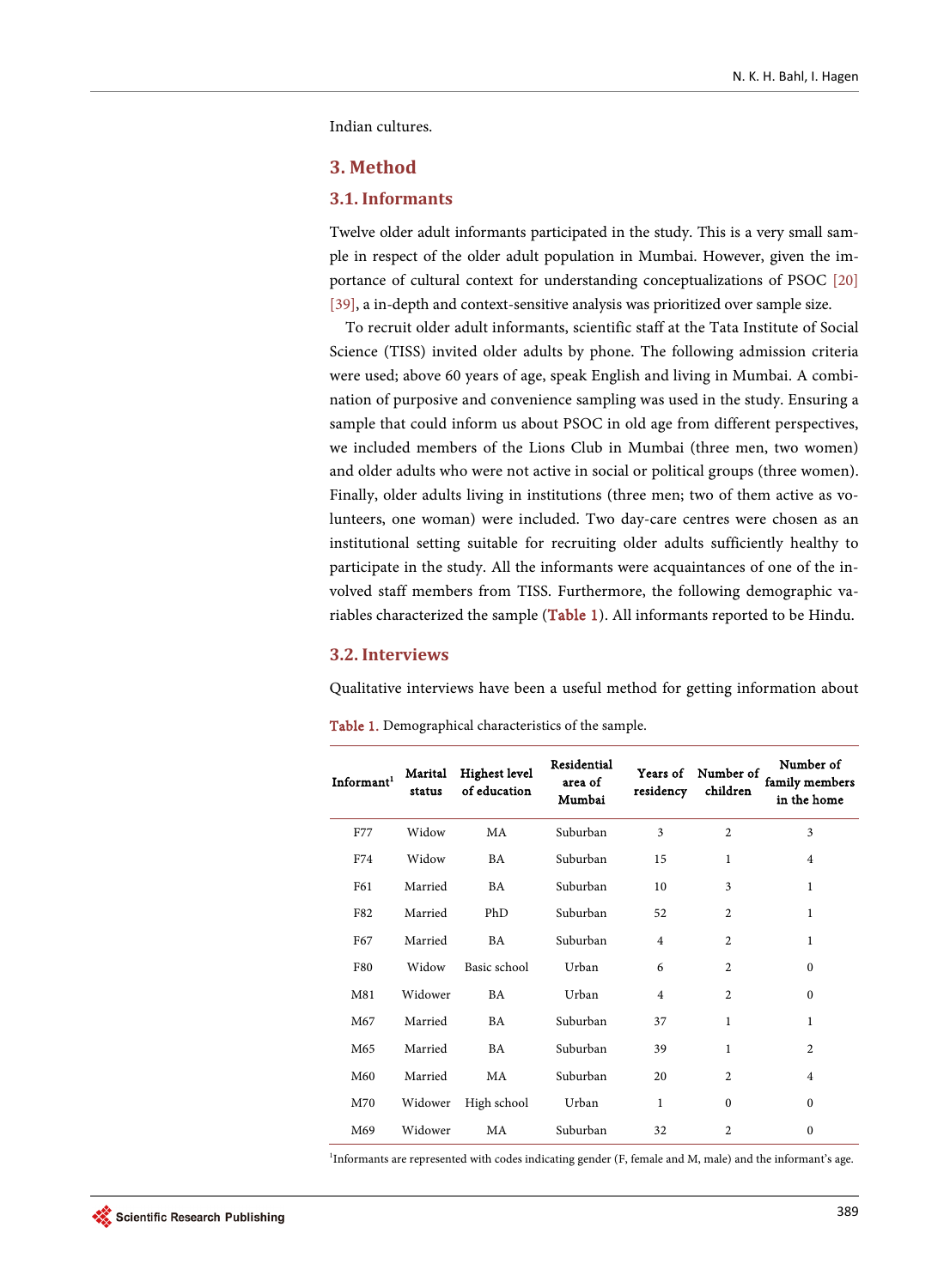PSOC in non-Western cultural contexts [\[13\].](#page-11-1) Aiming for data that provided a detailed understanding of the samples meaning of PSOC we chose semi-structured interviews, making sure that the informants had a chance to express their understanding and at the same time have some overall structure to the conversation [\[40\].](#page-12-13) The interview guide consisted of two sections; part one contained questions about demographical variables (age, gender, marital status, highest level of education, residential area of Mumbai, years of residence, number of children, and number of family members residing in their home). Part two included open-ended questions about the meaning of community and PSOC (e.g. "What comes to your mind when you think of the word 'community'?", "What meaning do you relate to the concept 'sense of community'?" and "In which way would you say a sense of community is important to you as an elderly person?").

The interviews were performed in English. Two research assistants were present during the interviews to make sure language did not become a challenge. The interviews were recorded using a digital voice recorder and ranged from 13 minutes to 1 hour and 36 minutes. The study was approved by national ethical guidelines (Norwegian Centre for Research Data) and TISS.

#### **3.3. Analyses**

Thematic Analysis. In psychology thematic approaches are a common way of analyzing data from interviews. Braun and Clarke (2006) provide an accessible, systematic and rigorous approach to identify and analyze frequent and central themes as part of peoples meanings [\[41\]](#page-12-14) [\[42\]](#page-12-15) [\[43\].](#page-12-16) This was essential for the aim of the study, and the approach was used as the initial analysis of the data set, consisting of verbatim transcriptions of the second section of the interviews. As will be further discussed, we decided to combine the thematic analysis with discourse analysis in order to explore the samples meanings of PSOC in depth and in a context-sensitive way.

The first four steps of the thematic analysis were performed to capture the most frequently mentioned and common themes. First, the researcher (corresponding author) read through the transcripts to become familiar with the material and generate initial codes. To make sure codes were not missed out in the first read through, the researcher went back to the data set to search for additional codes. To develop themes the most central characteristics were noted for each candidate theme and sub-theme. Then, the researcher reviewed themes by going through the data-set to see if and how each theme interacted with other themes and demographical variables. Finally, the review was extended by highlighting themes in the data set with different colors, checking if the parts that were not colored provided further insight to the samples meanings of PSOC. In this process ten themes were identified. They were: "Helping and caring for others", "Adaptation and acceptance", "Reciprocity", "Safety and welfare structures", "Shared elements", "Sense of belonging and attachment", "Community satisfaction", "Respect", "Residential investment and action" and "Heterogeneity".

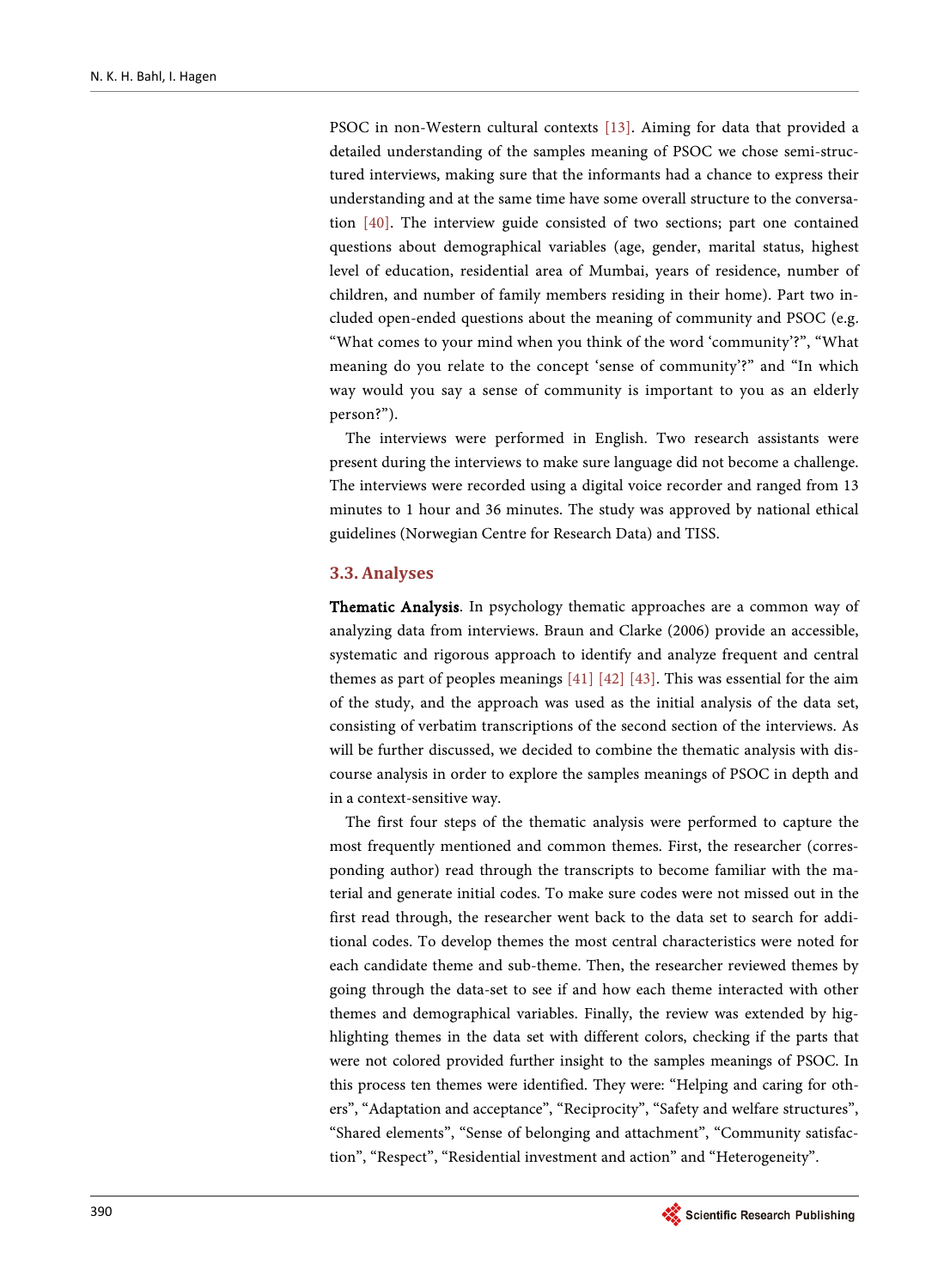Discourse Analysis. An a priori assumption in discourse analysis is that meanings of concepts change with time. This process happens through discourse, the interaction between spoken language (the way individuals and groups speak about something), and culture as part of meaning systems prescribing and describing the common sense of society [\[44\]](#page-12-17) [\[45\]](#page-12-18) [\[46\]](#page-13-0) [\[47\].](#page-13-1) Discourse analysis provides several approaches and tools [\[45\]](#page-12-18) [\[48\].](#page-13-2) Gee [\[49\]](#page-13-3) offers an approach to analyze meaning systems in a data set and is considered appropriate for our study. He argues that what is taken for granted or common sense is most essential for understanding meaning. As one the tools within his approach 'The making strange tool' focuses on the taken for granted elements in the data set. The researcher enquires into what the informants implicitly take as natural and true. Applying the tool it became obvious that some words used by the participants reoccurred in the data set. These words were used to search by in the data set, as a way of concretizing the use of the tool. Eight words were typically used when talking about taken for granted notions: "Should/Shouldn't", "Must", "Have to", "Absolutely", "Normal/Normally", "Isn't/That is not", "Right" and finally "Of course". Searches were made for these words and sections from the data set including the words were extracted and put into a separate document to analyze these with the discourse analysis tool. Four recurring taken for granted aspects of PSOC were identified: "Community development", "Owing the community", "Community membership", and "Social influence". Using the tool to review the themes gave an in-depth understanding of what was taken for granted, and provided the possibility of revealing additional themes. The findings from this analysis were evaluated and then merged with the findings from the thematic analysis, making sure that the most central and common themes as well as the taken for granted dimensions of PSOC in the data set were included in the final themes.

Context is a key concept in discourse analysis [\[45\]](#page-12-18) [\[46\]](#page-13-0) [\[48\].](#page-13-2) To understand the role of context in the samples meaning of PSOC we chose to use Gee's "Framing problem tool". This tool can be used to analyze meaning in context by continually asking and analyzing how contextual aspects affect the meaning of peoples' utterances. Any aspect of context can affect the meaning of an utterance and the researcher uses his/her knowledge of the context to see if aspects of the context are relevant [\[49\].](#page-13-3) This tool was applied in the analysis of the core themes in the informants' meaning of PSOC and community (presented below) by asking how any of the related utterances from the sample reflected the Indian context. This way of thinking gave a more context-sensitive understanding by connecting the samples meaning with the larger meaning-systems in their cultural context.

# **4. Findings**

The analytical approaches formed several themes important to the urban Indian older adult samples meaning of PSOC. The themes were about helping and sharing with others, giving back to the community, community development, respecting and adapting to other members differences and own safety. The typi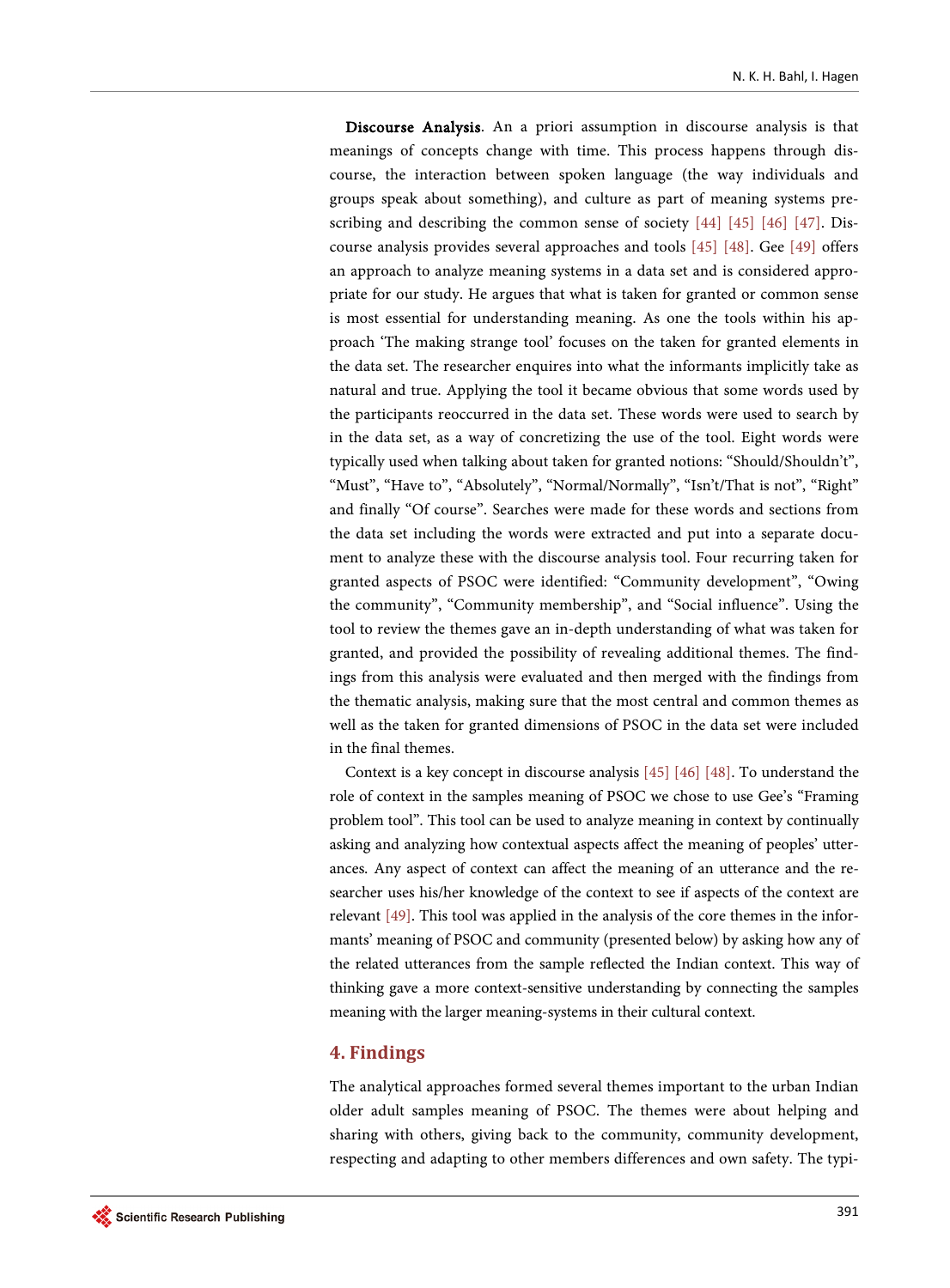cal referent communities mentioned were the family, the neighborhood, the city and India as a nation.

The themes reflected the dimension included in McMillan and Chavis' operationalization; Membership was a central part of the theme "sense of belonging and attachment";

M70: "I think that I am part of the community… I belong to a small group, as well as the larger group… very small group here in Sion [area in Mumbai], as well as the nation, our nation of nearly one billion people".

Furthermore, the themes "Adaptation and acceptance" and "Reciprocity" largely resembled Mutual influence;

F67: Yes [A value I relate to sense of community is]…first one is accepting each other the way they are, without trying to change everybody, you know…and have the respect for whatever their beliefs are, even if I don't agree…

M60: "It [sense of community] is all give and take, it should be that, and it is there. It is there, at least in a place like Mumbai, so many people do that".

Integration and fulfillment of needs was identified in the themes "Respect", "Community expectations" and "Safety and welfare structures";

F61: "For me, the sense of belonging, when you feel that in a community, the values which you will have…should be…respect for elders…"

M70: "You feel bound, attached to…satisfactory. I know my country is fine".

M69: "I want to be in good relation with them [the residential community], and there is also a welfare association to care for the needs…to care for the welfare of the community".

Finally, a shared emotional connection was a central part of the theme "Shared elements" identified in the samples conceptualization:

F67: "… we [from Mumbai] are none of us in a place of origin. We do have a certain culture…but we are very adaptable to the other cultures of my neighbors… Here people have… that sense of acceptance, and that is something very special about this Mumbai…"

There were, however, two additional themes "Helping and caring of others" and "Community heterogeneity" that did not easily fit within the dimensions. As the most salient and as core aspects of the samples meaning of PSOC and community, they will be given special attention.

## **4.1. Helping and Caring for Others**

It is almost expected that people speak about help and care when asked about their meaning of PSOC. In our material it was the most evident theme and it operated as a "taken for granted" part of the informants meaning. Words and expressions like "benefit", "work" and "doing something" were typically used.

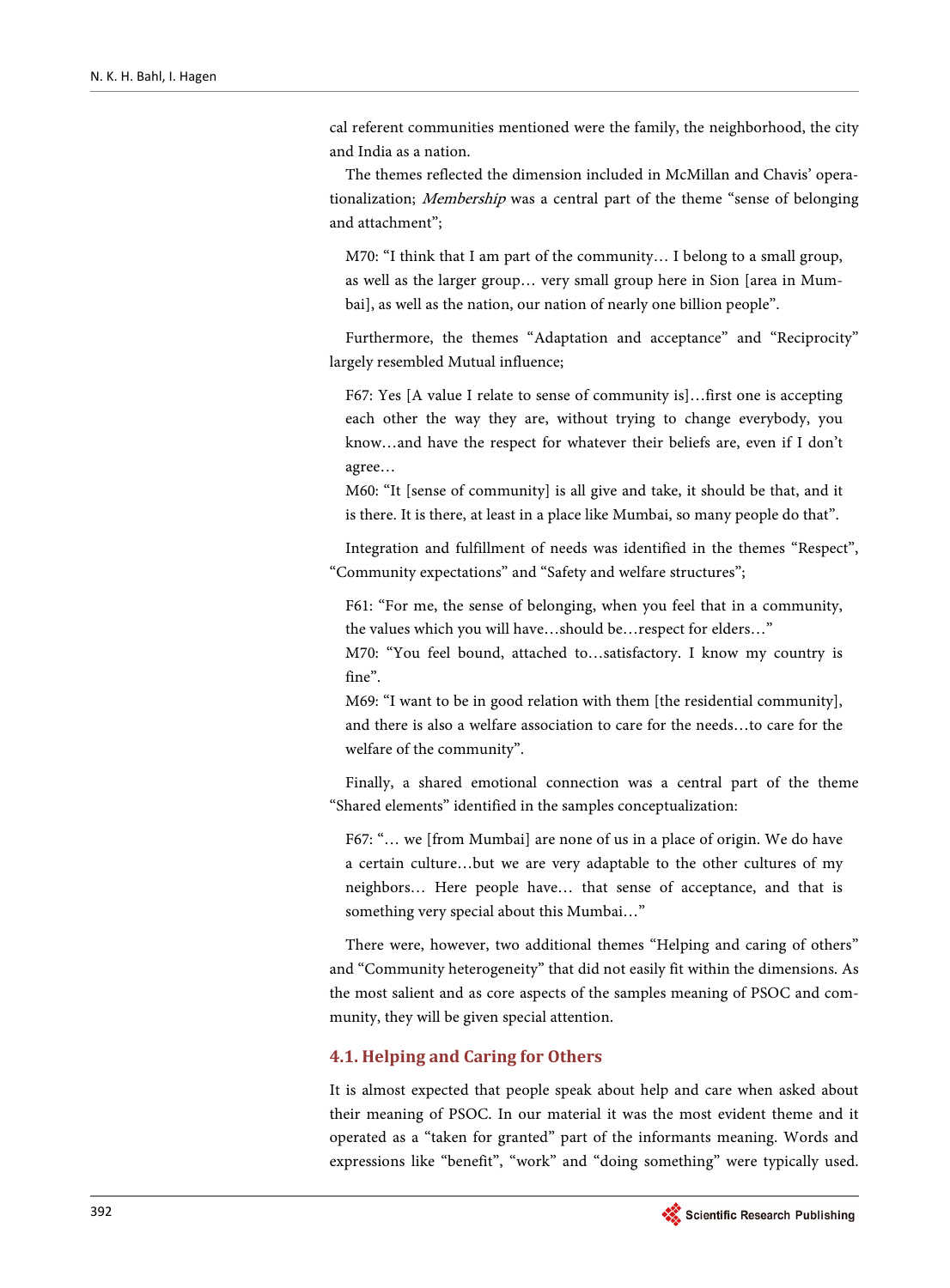For several informants it was part of the very meaning of PSOC:

M65: "Sense of community is the caring of others."

M81: "…sense of community there first of all needs to be an objective. And the objective should be common for all. And most of the objectives should be positive, that is in a helping type".

However, while Western conceptualizations of PSOC typically describe help and care between somewhat equal individuals within a community (e.g. at work) the informants described it as something they provided for less fortunate individuals:

F82: "… our senior citizens used to go there and all the patients used to come, those patients where illiterate, they don't know where to go, so we used to help them…volunteering."

F61: "… we go to the slums… and help with education of the uneducated people…"

Further on it was explained that helping and caring was a way to "give back" to the community:

F82: "… from the community we came up to this level, so we must give it back to the community. That is what I feel is sense of community means."

In this type of community service, some demographical variables seemed to matter. First of all educational background; older adults who identified themselves as "highly educated" (four of the informants) expected themselves and other educated people to make an effort in the community:

M65: "All the educated should have come together and they should try to impart whatever they know… The behavior should be good. Social behavior like helping each other, so because helping others is not an obligation, it is a duty."

Secondly, (widowed) older adults who lived alone seemed to find an especially important purpose and well-being in giving help to the larger community:

M81: "I need them [the family] ... but I don't want… this is better. I am not God himself, but he has given me some power to do something, impact something. So, let me impact."

F61: "If you are in a community you feel 'I am more safe than being outside the community', then you will feel alone…. A sense of safety, a sense of belonging, and sense of wellbeing, mentally and physically. That I am in a good company, and I can also contribute…"

There are several elements within the context, which can help us to understand this theme in a context-sensitive way. First, concept "seva"; "service to others" [\[50\],](#page-13-4) often understood as a selfless act of worship for a Guru or a social cause [\[51\]](#page-13-5) [\[52\].](#page-13-6) Just as the community efforts the informants described, seva is frequently practiced by volunteering in NGOs [\[53\].](#page-13-7) Secondly, according to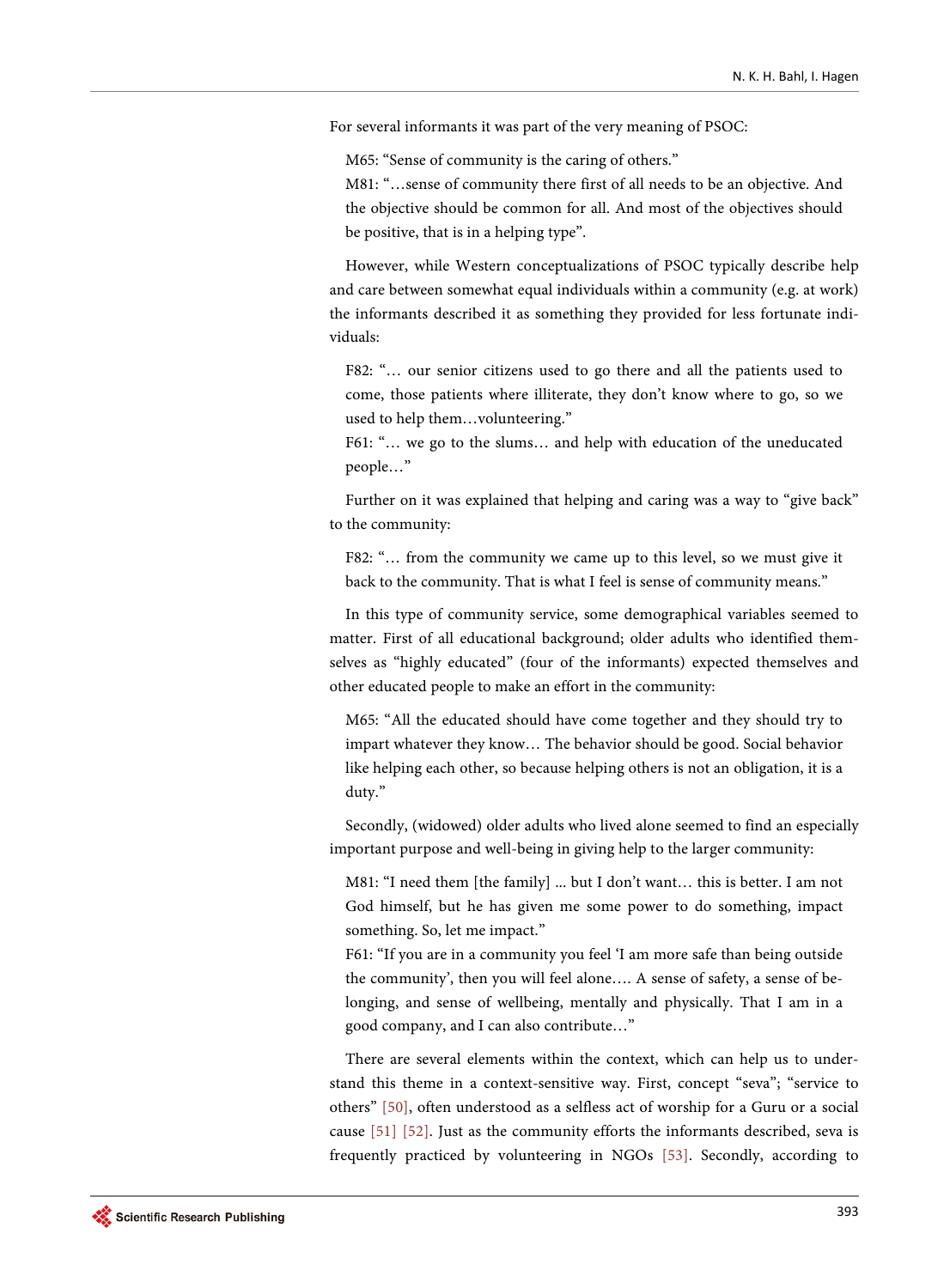Hinduism and the caste system there are duties which Hindu individuals, as our informants were, are expected to perform are prescribed by caste [\[31\].](#page-12-4) The older adult informant who identified as 'highly educated' most likely belong to the highest caste of "Brahmin". In urban areas of India, such as Mumbai, religious practice (including social duties) has been demonstrated as of greater importance for "Brahmins" compared to lower casts [\[54\].](#page-13-8) Finally, Hindu philosophy prescribes older adult individuals to withdraw from the material world and the social bonds, such as the family and community life [\[31\]](#page-12-4) [\[32\]](#page-12-5) [\[33\].](#page-12-6) Then, the finding of community investment as an important and salient part of the "educated" older adults meaning (particularly for those who living alone), seem to be consistent with prior findings that the main motivation for doing seva in old age is a sense of belonging [\[51\],](#page-13-5) but actually contradicts central age related traditional expectations within their context.

#### **4.2. Community Heterogeneity**

Established definitions of PSOC are founded upon a membership-similarity understanding of community. In order for PSOC to grow community members need to be alike. The sample from Mumbai, however, shared an understanding of community as consisting of members who were dissimilar. Typically, words like "different", "cosmopolitan" and "mix" were used. Differences in regional religious affiliation, age, interest, professional background and group-identities were described as important in a community:

M67: "I believe that those who stay together, maybe of different regions, maybe of different religions…. But… they should continue to stay together peacefully… that is what I feel a community means."

F61: "A community… is people… not only of the same age, different age groups. Different groups of people having different professions, different interests, but they are staying in the same area."

M65: "Community means that it is a group of people belonging to different race, different caste…but all are living happy. There is no distinction as such."

To adapt to and accept community members' differences was something the informants identified with as "Mumbaikars":

F67: "… we [from Mumbai] are none of us in a place of origin. We do have a certain culture, a basic culture at home, but we are very adaptable to the other cultures of my neighbours… Here people have… that sense of acceptance, and that is something very special about this Mumbai…"

To understand the informant meaning of community in a context-sensitive way we have to look Mumbai as a context. Mumbai can be described as a "Mini-India" where multiple diverse Indian cultures co-exist. The city is also the most exposed context to Western meaning-systems within the nation [\[38\].](#page-12-11) As such the citizens, especially those who have resided there for a long time (as many older adults are likely to) are used to a great heterogeneity of meaning systems.

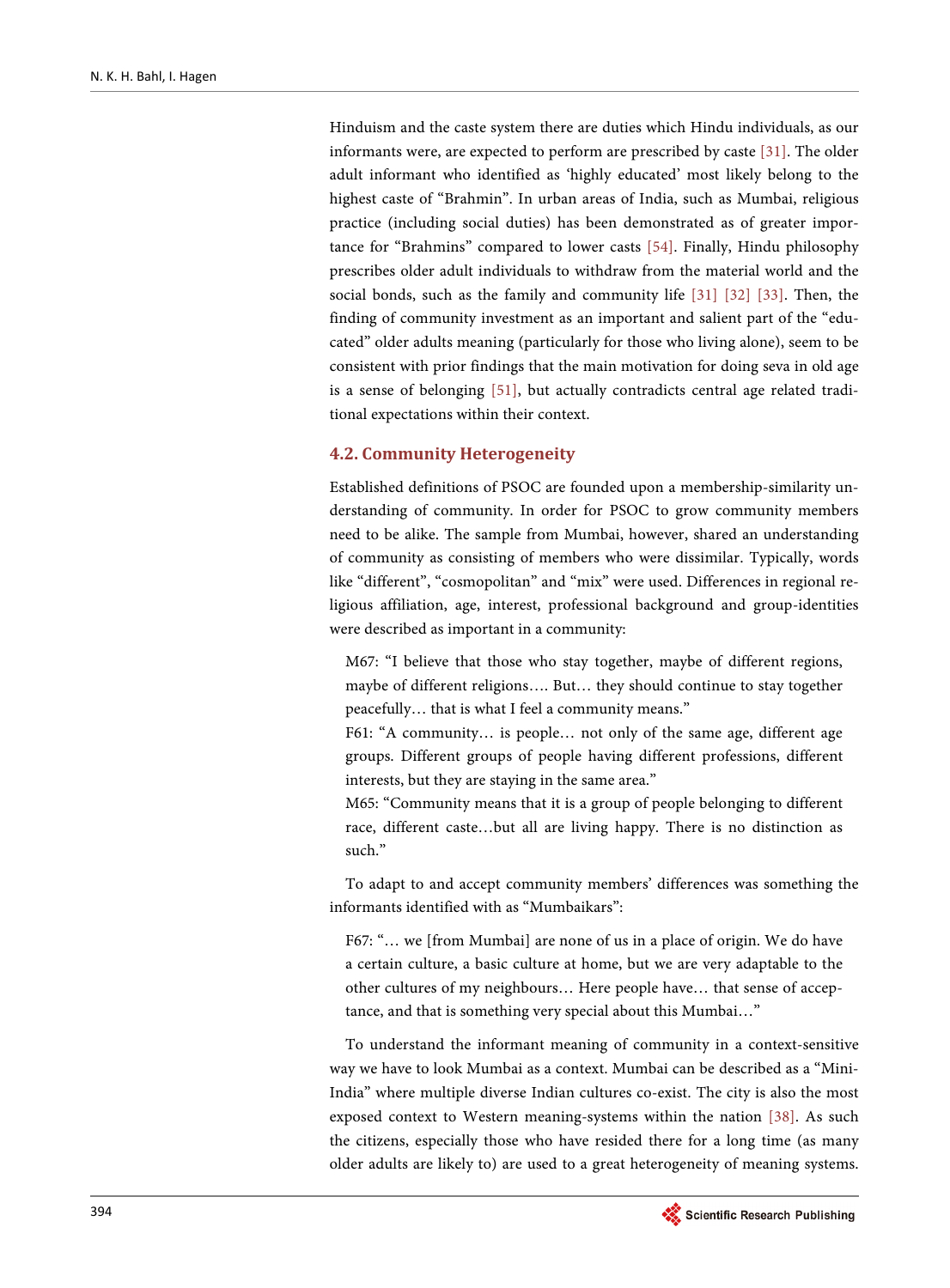In addition it is likely that this form of heterogeneity attracts residents preferring it, and that those who do not favour it have to adapt to it in order be accepted, strengthening diversity as part of the culture further.

## **5. Discussion**

#### **5.1. Psychological Sense of Responsibility**

As presented, personally investing in the well-being of the larger city community was a very important part of the Indian older adults meaning system of PSOC. This form of social responsibility has been acknowledged as a central part of PSOC, particularly, in the element "personal investment" included in the "Membership" dimension [\[55\]](#page-13-9) [\[56\]](#page-13-10) [\[57\]](#page-13-11) [\[58\]](#page-13-12) [\[59\].](#page-13-13) In Nowell and Boyd's recent corollary conceptualization of PSOC [\[58\]](#page-13-12) the concept is understood as "sense of community responsibility" "… the feeling of personal responsibility for the individual and collective well-being of a community of people, not directly rooted in expectations of personal gain" [\[59\].](#page-13-13) The way our sample described PSOC—as helping and caring for others in a way benefiting the larger community-largely resemble PSOC-R by definition. Moreover it mirrors values of collectivism, selflessness and community investment embedded in the Indian cultural context [\[50\]](#page-13-4) [\[51\]](#page-13-5) [\[60\].](#page-13-14) Then, the informant's meaning exemplify that PSOC-R can be a context-sensitive concept, reflecting key aspects of culture. Furthermore, as our findings suggest, with changes in the family structure (constructing old age outside the family as the norm) and the traditional culture (increasing individualism), this form of responsibility may be especially important for urban older adults PSOC today, despite traditional prescriptions of old age as a withdrawn from social bonds.

#### **5.2. PSOC and Diversity**

One of the primary values of community psychology has been to build positive communities and at the same time recognize the centrality of diversity. In the field today there is a ongoing discussion about this community-diversity dialectic; One side using agent-based simulation models to explore the dialectic argue that the contextual conditions that foster respect for diversity run in opposition to the ones that foster PSOC [\[61\]](#page-13-15) [\[62\]](#page-13-16) [\[63\].](#page-13-17) On the other side Brodsky [\[64\]](#page-14-0) and Hill [\[65\]](#page-14-1) state that there is no inherent dialectical relationship or conflict inherent to the concepts. Our informants' discourse of community was founded upon diversity as a positive and required aspect, enabling inclusion, acceptance and co-existence of the many meaning systems within the urban context. As such the older adults concept provides an example from the "real world" illustrating community and diversity as interrelated and highly contextual concepts [\[64\],](#page-14-0) which should be understood from within peoples multiple identities, communities and meaning systems.

#### **6. Limitations and Reflections on the Study**

Knowledge obtained from the use of discourse analysis is often questioned in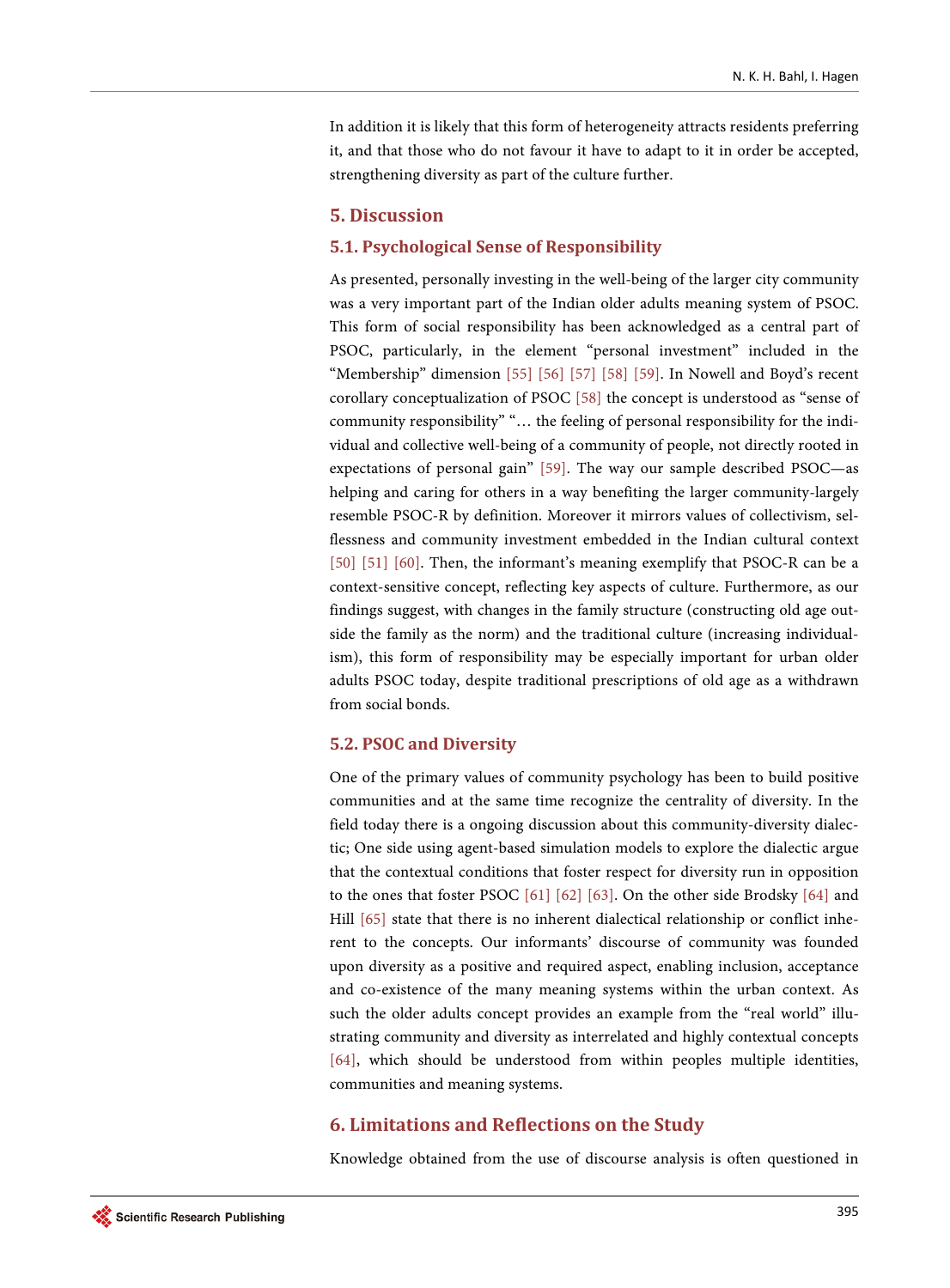terms of the falsification that may result from assuming a dialectic relation between the context and discourse practice [\[49\];](#page-13-3) reading meaning into text rather than out of text [\[66\].](#page-14-2) Interpreting findings in terms of frames of reference or theory is rather common in research, and in qualitative research too. Furthermore, as the thematic analysis was undertaken first, the discourse analysis was based on thorough findings sensitive to the informants' conceptualization of PSOC. The benefit of combining thematic and discourse analysis was that it created an opportunity to expand the in-depth and context-sensitive exploration of meaning. In addition it offered the chance to keep a holistic perspective on the text despite the deconstruction of it, which the thematic analysis requires. However, the informants were not interviewed in their own language and although Indian languages contain several English words and the sample knew English well, doing the interviews in English most likely prevented an ample contextsensitive understanding of the informants' discourses.

Qualitative analysis of culture and social contexts calls for the researchers themselves to be scrutinized. The bi-cultural perspective (Norwegian-Indian) of the researcher in the current study is believed to have affected the interpretations. The "outside" perspective enabled a possibility to point out biases and taken for granted notions assumed to be natural, which actually were cultural. The "inside" perspective had the benefit of understanding the Indian culture and to be perceived as of Indian origin by the informants. However, it is also likely that this perspective have introduced some biases as well; Cultural aspects of the samples meaning may have been understood as cultural, because they stood out as very different from a Norwegian culture. The perspective is also likely to have made the researcher blind to some of the taken for granted elements that the researcher shared with the informants.

Another limitation concerns the fact that the informants were not asked about their caste. Although most Indian people will know people's caste from the moment an individual says his/her surname, this was not something the researcher was able to do. Asking about caste was avoided because the informant could perceive it as intrusive. Future research should include questions about caste in a sensitive way (e.g. "Would you say that caste has any influence on your sense of community?"), as it is vital to understand social and cultural phenomena in the Indian context.

## **7. Conclusion**

As illustrated, the Indian older adult city samples' meaning of PSOC and community reflected the dimensions included in McMillan and Chavis' (1986) conceptualization. However, two core themes were detected which illustrate PSOC-R and diversity as culture-bound and context-specific concepts inherent in their meanings. As previous studies [\[11\]](#page-11-4) [\[67\],](#page-14-3) this study illustrates that later-life PSOC is largely influenced by the context and that many older adults are highly adjustable to large-scale changes potentially devastating to their PSOC. And once again, premises to older adults PSOC seem to be interrelated to culture [\[11\]](#page-11-4)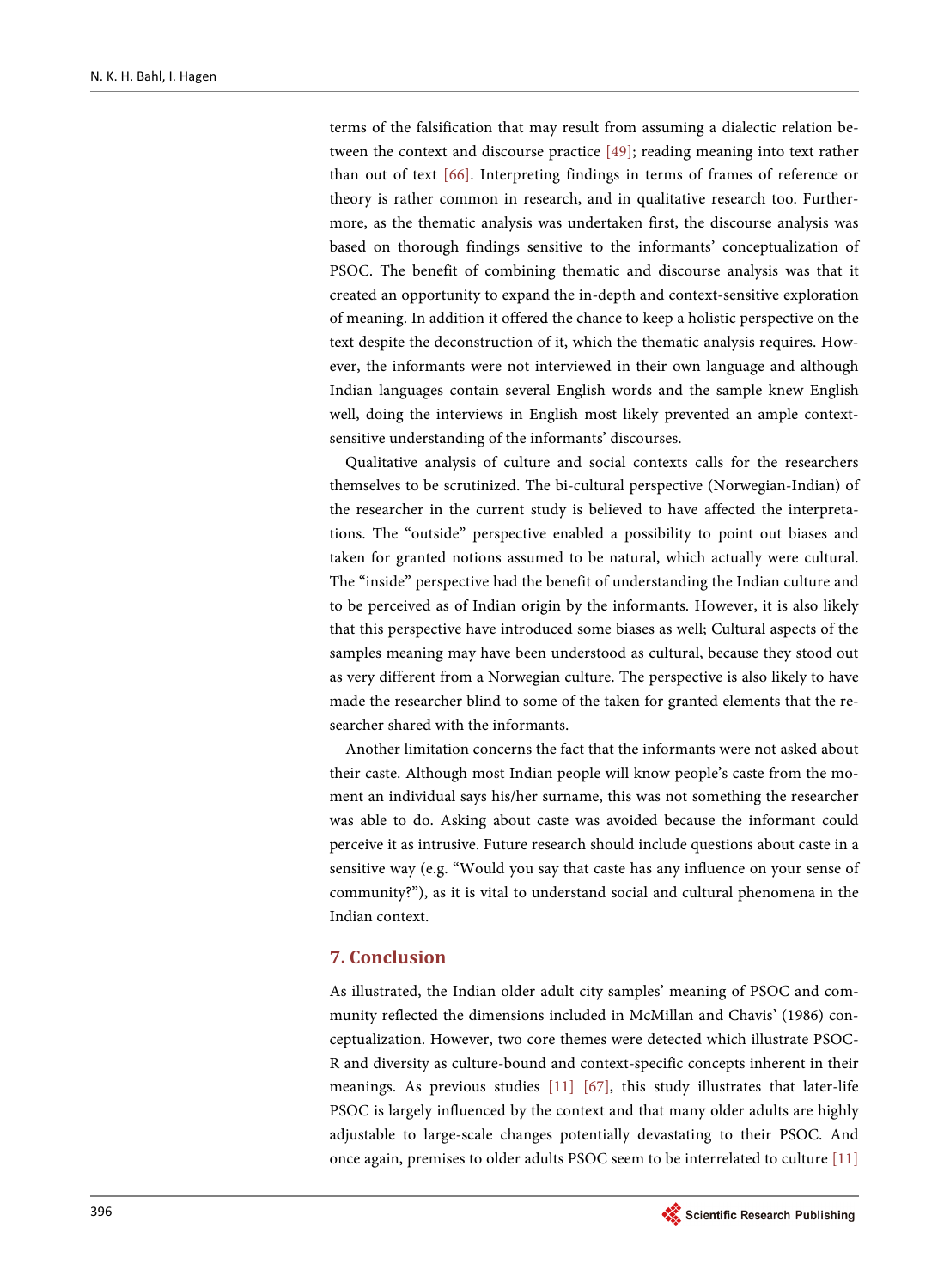in this case both at a national as well as city level. Communities outside the family and acceptance of heterogeneity seem to be ever so important for urban older adults PSOC and well-being in urban India today. It is important that the interrelation between older adults meaning systems of PSOC and culture is further investigated in additional contexts to generate a stronger and context-sensitive understanding of PSOC in old age across the fast-changing population ageing world.

## **Acknowledgements**

We would like to thank Tata Institute of Social Sciences, Professor Siva Raju and the field workers Arundhati Sanyal and Laxmi Rao for assisting in the data collection. We would also like to thank the older adult informants for participating in our study.

#### **References**

- <span id="page-10-0"></span>[1] Davidson, W.B. and Cotter, P.R. (1991) The Relationship between Sense of Community and Subjective Well-Being: A First Look. Journal of Community Psychology, 19, 246-253. [https://doi.org/10.1002/1520-6629\(199107\)19:3<246::AID-JCOP2290190308>3.0.C](https://doi.org/10.1002/1520-6629(199107)19:3%3C246::AID-JCOP2290190308%3E3.0.CO;2-L)  $O:2-L$
- [2] Prezza, M., Amici, M., Roberti, T. and Tedeschi, G. (2001) Sense of Community Referred to the Whole Town: Its Relations with Neighboring, Loneliness, Life Satisfaction, and Area of Residence. Journal of Community Psychology, 29, 29-52. [https://doi.org/10.1002/1520-6629\(200101\)29:1<29::AID-JCOP3>3.0.CO;2-C](https://doi.org/10.1002/1520-6629(200101)29:1%3C29::AID-JCOP3%3E3.0.CO;2-C)
- [3] Prezza, M. and Costantini, S. (1998) Sense of Community and Life Satisfaction: Investigation in Three Different Territorial Contexts. Journal of Community & Applied Social Psychology, 8, 181-194. [https://doi.org/10.1002/\(SICI\)1099-1298\(199805/06\)8:3<181::AID-CASP436>3.0.C](https://doi.org/10.1002/(SICI)1099-1298(199805/06)8:3%3C181::AID-CASP436%3E3.0.CO;2-4) [O;2-4](https://doi.org/10.1002/(SICI)1099-1298(199805/06)8:3%3C181::AID-CASP436%3E3.0.CO;2-4)
- [4] Farrell, S.J., Aubry, T. and Coulombe, D. (2004) Neighborhoods and Neighbors: Do They Contribute to Personal Well-Being? Journal of Community Psychology, 32, 9-25. <https://doi.org/10.1002/jcop.10082>
- [5] Lynch, K.M. (2012) Positive Aging: The Relationships between Satisfaction with Life and Sense of Community with Place of Residence. PhD, National-Louis University, Chicago.
- <span id="page-10-1"></span>[6] Fisher, A.T., Sonn, C.C. and Bishop, B.J. (2002) Psychological Sense of Community: Research, Applications, and Implications. Kluwer Academic, New York. <https://doi.org/10.1007/978-1-4615-0719-2>
- <span id="page-10-2"></span>[7] Nelson, G. and Prilleltensky, I. (2005) Community Psychology: In Pursuit of Liberation and Well-Being. Palgrave Macmillan, New York.
- [8] Dalton, J.H., Elias, M.J. and Wandersman, A. (2007) Community Psychology: Linking Individuals and Communities. Thomson Wadsworth, Belmont.
- [9] Bess, K.D., Fisher, A.T., Sonn, C.C. and Bishop, B.J. (2002) Psychological Sense of Community: Theory, Research, and Application. Psychological Sense of Community, Kluwer Academic, New York, 3-22. [https://doi.org/10.1007/978-1-4615-0719-2\\_1](https://doi.org/10.1007/978-1-4615-0719-2_1)
- [10] Sarason, S.B. (1974) The Psychological Sense of Community: Prospects for a Com-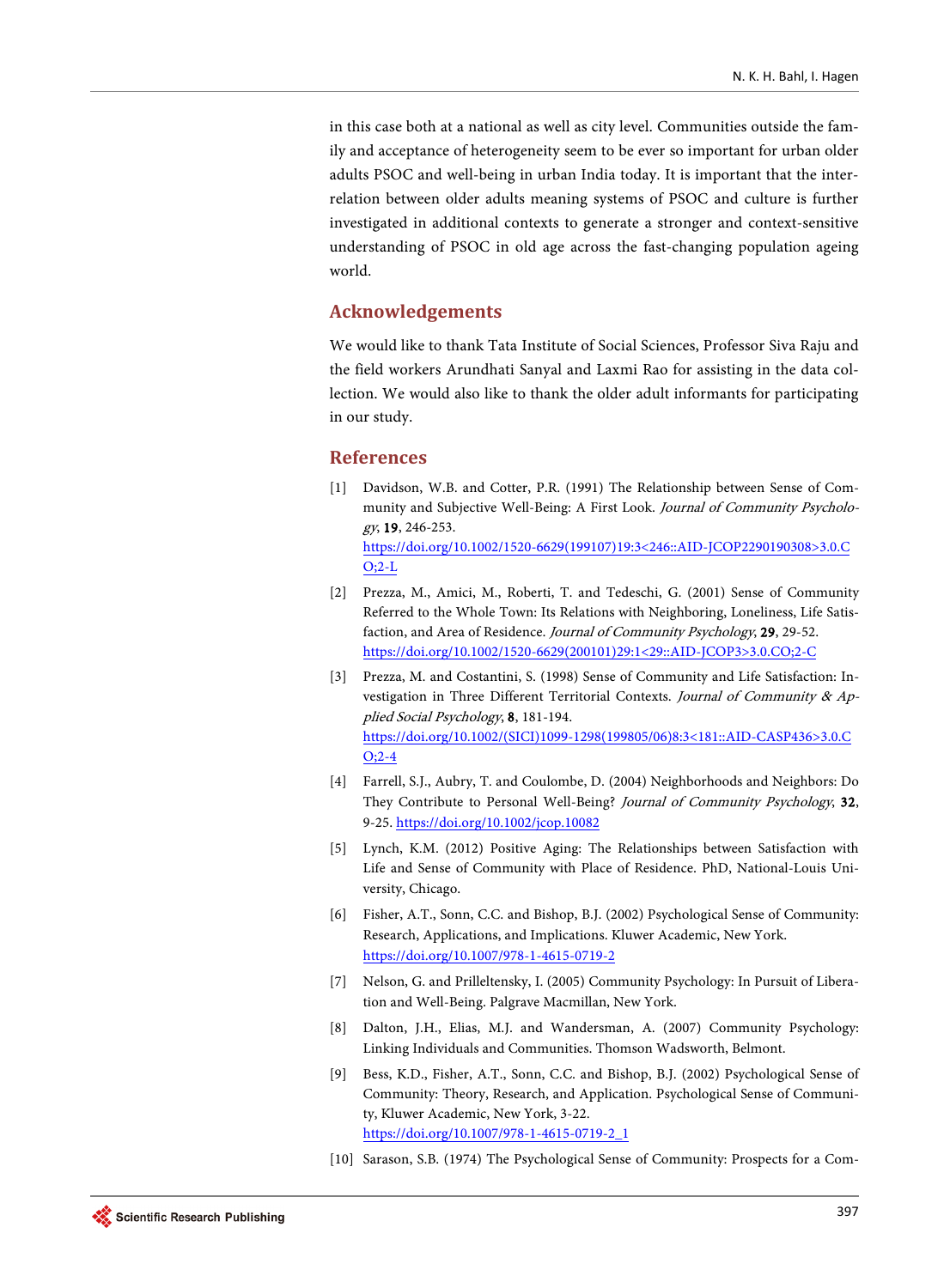munity Psychology. Jossey-Bass Limited, London.

- <span id="page-11-4"></span>[11] Bahl, N.K.H., Nafstad, H.E., Blakar, R.M. and Geirdal, A.Ø. (2017) Responsibility for Psychological Sense of Community and Well-Being in Old Age: A Qualitative Study of Urban Older Adults in Norway. Manuscript accepted for publication in Open Journal of Social Sciences.
- <span id="page-11-0"></span>[12] McMillan, D.W. and Chavis, M. (1986) Sense of Community: A Definition and Theory. Journal of Community Psychology, 14, 6-23. [https://doi.org/10.1002/1520-6629\(198601\)14:1<6::aid-jcop2290140103>3.0.co;2-i](https://doi.org/10.1002/1520-6629(198601)14:1%3C6::aid-jcop2290140103%3E3.0.co;2-i)
- <span id="page-11-1"></span>[13] Brodsky, A.E. (2009) Multiple Psychological Senses of Community in Afghan Context: Exploring Commitment and Sacrifice in an Underground Resistance Community. American Journal of Community Psychology, 44, 176-187. <https://doi.org/10.1007/s10464-009-9274-4>
- <span id="page-11-2"></span>[14] Cheng, S.-T. and Heller, K. (2009) Global Aging: Challenges for Community Psychology. American Journal of Community Psychology, 44, 161-173. <https://doi.org/10.1007/s10464-009-9244-x>
- <span id="page-11-3"></span>[15] Siva Raju, S. (2002) Meeting the Needs of the Poor and Excluded in India. Situation and Voices, the Older Poor and Excluded in South Africa and India, UNFPA. Population and Development Strategies, 2, 93-110.
- <span id="page-11-5"></span>[16] Sonn, C.C., Bishop, B.J. and Drew, N.M. (1999) Sense of Community: Issues and Considerations from a Cross-Cultural Perspective. Community, Work & Family, 2, 205-218. <https://doi.org/10.1080/13668809908413941>
- <span id="page-11-6"></span>[17] Hill, J.L. (1996) Psychological Sense of Community: Suggestions for Future Research. Journal of Community Psychology, 24, 431-438. [https://doi.org/10.1002/\(SICI\)1520-6629\(199610\)24:4<431::AID-JCOP10>3.0.CO;2-](https://doi.org/10.1002/(SICI)1520-6629(199610)24:4%3C431::AID-JCOP10%3E3.0.CO;2-T) [T](https://doi.org/10.1002/(SICI)1520-6629(199610)24:4%3C431::AID-JCOP10%3E3.0.CO;2-T)
- <span id="page-11-7"></span>[18] Mannarini, T. and Fedi, A. (2009) Multiple Senses of Community: The Experience and Meaning of Community. Journal of Community Psychology, 37, 211-227. <https://doi.org/10.1002/jcop.20289>
- <span id="page-11-8"></span>[19] Talò, C., Mannarini, T. and Rochira, A. (2014) Sense of Community and Community Participation: A Meta-Analytic Review. Social Indicators Research, 117, 1-28. <https://doi.org/10.1007/s11205-013-0347-2>
- <span id="page-11-9"></span>[20] Mak, W.W., Cheung, R.Y. and Law, L.S. (2009) Sense of Community in Hong Kong: Relations with Community-Level Characteristics and Residents' Well-Being. American Journal of Community Psychology, 44, 80-92. <https://doi.org/10.1007/s10464-009-9242-z>
- <span id="page-11-10"></span>[21] Waid, L.D. and Frazier, L.D. (2003) Cultural Differences in Possible Selves during Later Life. Journal of Aging Studies, 17, 251-268.
- <span id="page-11-11"></span>[22] Chiu, C.-Y. and Hong, Y.-Y. (2013) Social Psychology of Culture. Psychology Press, New York.
- <span id="page-11-12"></span>[23] Triandis, H.C. (1995) Individualism & Collectivism. Westview Press, Boulder.
- <span id="page-11-13"></span>[24] Triandis, H.C. (1996) The Psychological Measurement of Cultural Syndromes. American Psychologist, 51, 407-415. <https://doi.org/10.1037/0003-066X.51.4.407>
- <span id="page-11-14"></span>[25] Verma, J. and Triandis, H.C. (1999) The Measurement of Collectivism in India. International Congress of the International Association for Cross-Cultural Psychology, Western Washington U, Bellingham, WA, 14 August 1998, Swets & Zeitlinger Publishers.
- <span id="page-11-15"></span>[26] Shah, G. (2009) The Impact of Economic Globalization on Work and Family Collectivism in India. Journal of Indian Business Research, 1, 95-118. <https://doi.org/10.1108/17554190911005318>

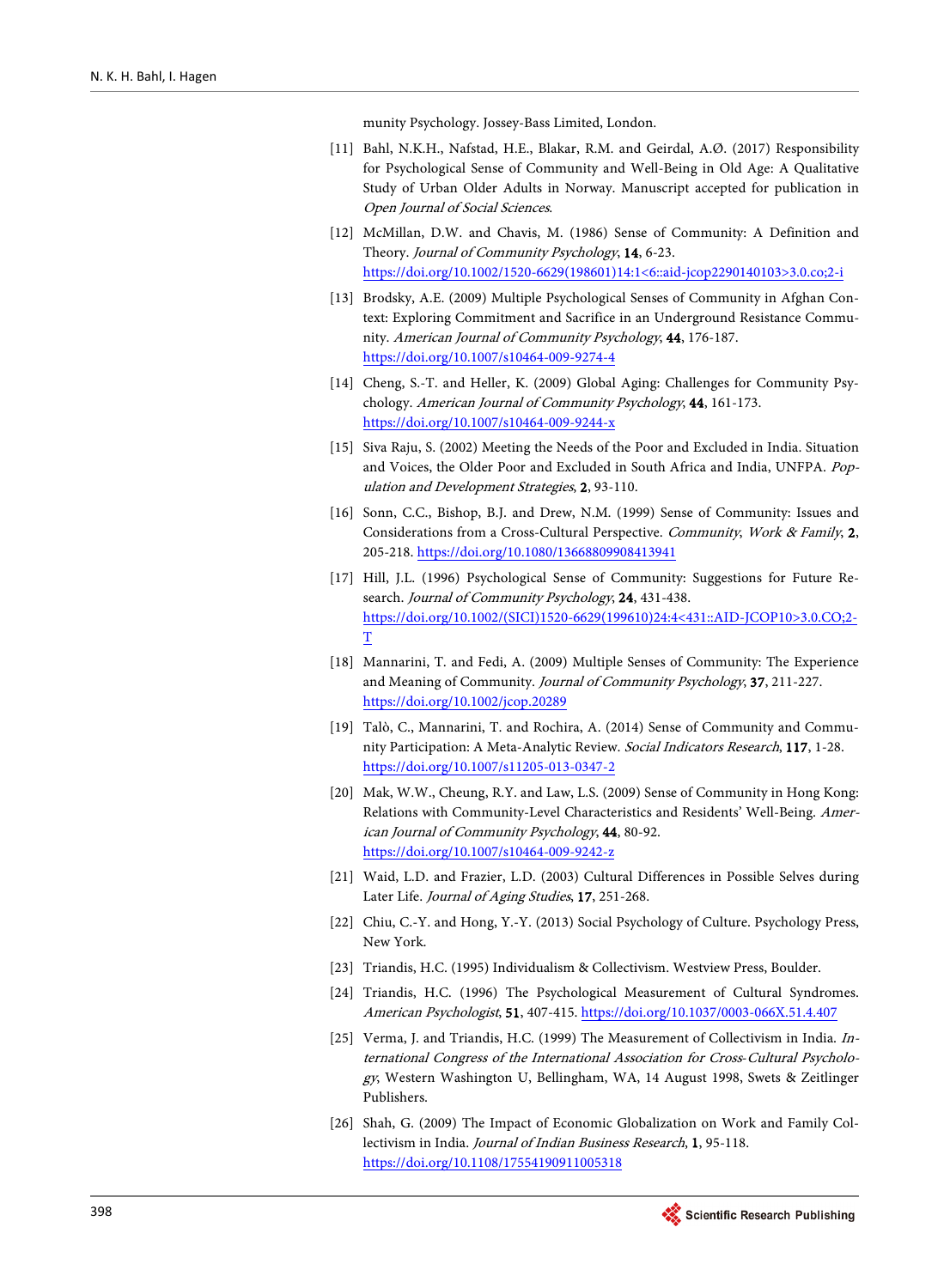- <span id="page-12-0"></span>[27] Sinha, J.B. and Kumar, R. (2005) Methodology for Understanding Indian Culture. The Copenhagen Journal of Asian Studies, 19, 89-104.
- <span id="page-12-1"></span>[28] Sinha, J.B.P., Sinha, T., Verma, J. and Sinha, R. (2001) Collectivism Coexisting with Individualism: An Indian Scenario. Asian Journal of Social Psychology, 4, 133-145. <https://doi.org/10.1111/j.1467-839X.2001.00081.x>
- <span id="page-12-2"></span>[29] Sokolovsky, J. (2009) The Cultural Context of Aging: Worldwide Perspectives. Praeger Publishers, Westport.
- <span id="page-12-3"></span>[30] De Silva, I. (2003) Demographic and Social Trends Affecting Families in the South and Central Asian Region. Major Trends Affecting Families: A Background Document, 45.
- <span id="page-12-4"></span>[31] Bhawuk, D.P.S. (2008) Globalization and Indigenous Cultures: Homogenization or Differentiation? International Journal of Intercultural Relations, 32, 305-317.
- <span id="page-12-5"></span>[32] Rowles, G.D. and Chaudhury, H. (2005) Home and Identity in Late Life: International Perspectives. Springer Publishing Company, New York.
- <span id="page-12-6"></span>[33] Bhawuk, D.S. (2011) Indian Concept of Self. In: Spirituality and Indian Psychology, Springer, New York, 65-91. [https://doi.org/10.1007/978-1-4419-8110-3\\_4](https://doi.org/10.1007/978-1-4419-8110-3_4)
- <span id="page-12-7"></span>[34] Dirks, N.B. (2001) Castes of Mind: Colonialism and the Making of Modern India. Princeton University Press, Princeton, New Jersey.
- <span id="page-12-8"></span>[35] Bros, C. (2014) The Burden of Caste on Social Identity in India. The Journal of Development Studies, 50, 1411-1429. <https://doi.org/10.1080/00220388.2014.940908>
- <span id="page-12-9"></span>[36] Kumari Bhat, A. and Dhruvarajan, R. (2001) Ageing in India: Drifting Intergenerational Relations, Challenges and Options. Ageing and Society, 21, 621-640. <https://doi.org/10.1017/S0144686X0100842X>
- <span id="page-12-10"></span>[37] United Nations (2015) World Urbanization Prospects: The 2014 Revision. Department of Economic and Social Affairs (DESA), Population Division, Population Estimates and Projections Section, New York.
- <span id="page-12-11"></span>[38] Patel, S. (2004) Bombay/Mumbai: Globalization, Inequalities, and Politics. In: Gugler, J., Ed., World Cities beyond the West: Globalization, Development and Inequality, Cambridge University Press, Cambridge, 328. <https://doi.org/10.1017/cbo9780511550799.013>
- <span id="page-12-12"></span>[39] Cicognani, E., Klimstra, T. and Goossens, L. (2014) Sense of Community, Identity Statuses, and Loneliness in Adolescence: A Cross-National Study on Italian and Belgian Youth. Journal of Community Psychology, 42, 414-432. <https://doi.org/10.1002/jcop.21618>
- <span id="page-12-13"></span>[40] Carlson, N., Martin, G. and Buskist, W. (2007) Psychology. Pearson Education Limited, Pearson Education, Harlow, Essex.
- <span id="page-12-14"></span>[41] Braun, V. and Clarke, V. (2006) Using Thematic Analysis in Psychology. *Qualitative* Research in Psychology, 3, 77-101.<https://doi.org/10.1191/1478088706qp063oa>
- <span id="page-12-15"></span>[42] Clarke, V., Braun, V. and Hayfield, N. (2015) Thematic Analysis. In: Smith, J.A., Ed., Qualitative Psychology: A Practical Guide to Research Methods, SAGE Publications, London, 222-248.
- <span id="page-12-16"></span>[43] Howitt, D. (2010). Introduction to Qualitative Methods in Psychology. Prentice Hall, Harlow.
- <span id="page-12-17"></span>[44] Billig, M. (2001) Discursive, Rhetorical and Ideological Messages. In: Magarett Wetherell, S.T. and Yates, S.J., Eds., Discourse Theory and Practice: A Reader, SAGE Publications, New Delhi, 210-221.
- <span id="page-12-18"></span>[45] Gee, J.P. (2014) An Introduction to Discourse Analysis: Theory and Method. Routledge, Oxon.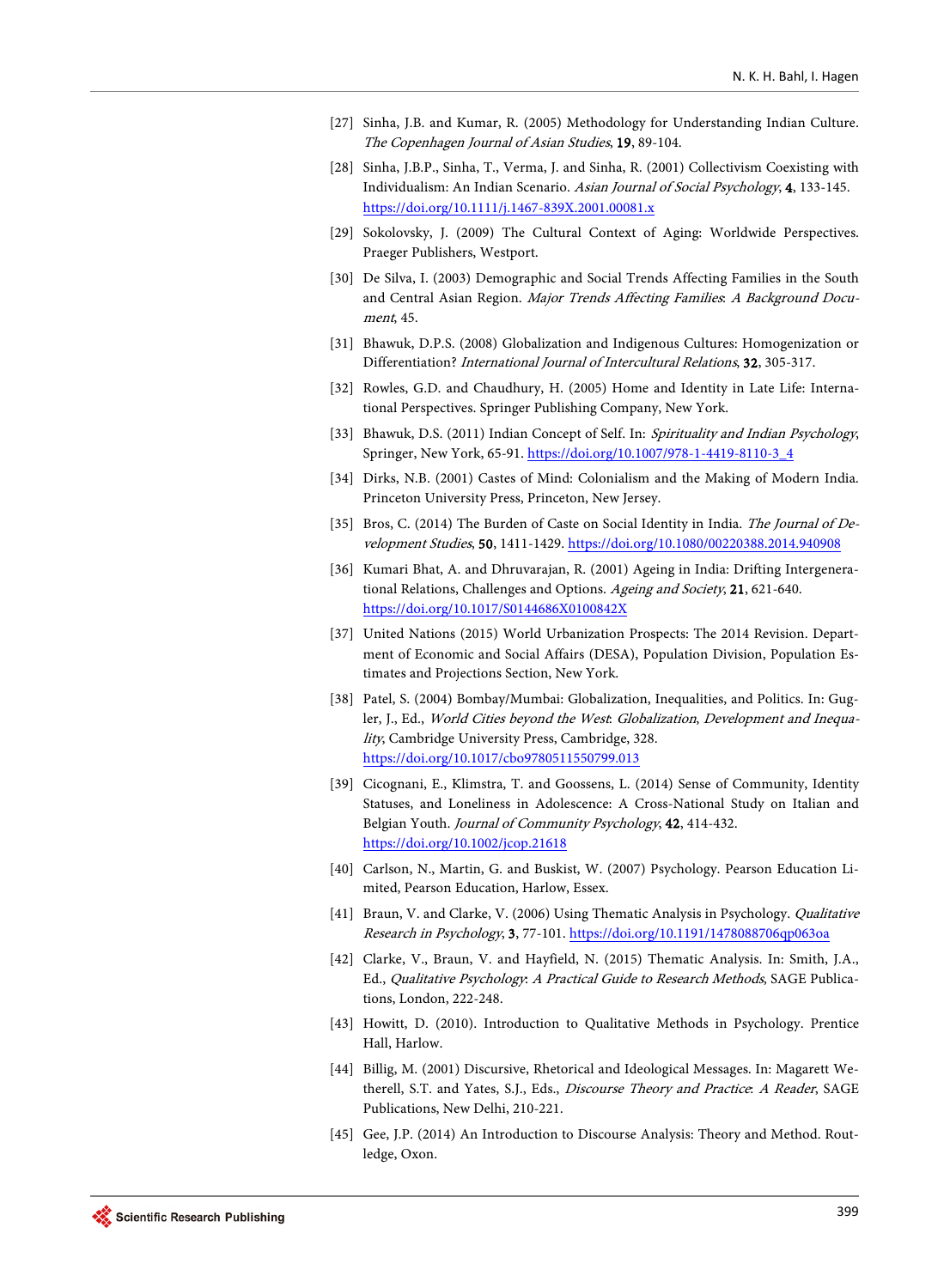- <span id="page-13-0"></span>[46] Fairclough, N. (2010) Critical Discourse Analysis: The Critical Study of Language. Prentice Hall, Routledge, New York.
- <span id="page-13-1"></span>[47] Nafstad, H.E. and Blakar, R.M. (2012) Ideology and Social Psychology. Social and Personality Psychology Compass, 6, 282-294. <https://doi.org/10.1111/j.1751-9004.2012.00428.x>
- <span id="page-13-2"></span>[48] Wodak, R. and Meyer, M. (2009) Methods for Critical Discourse Analysis. SAGE Publications, Thousand Oaks, CA.
- <span id="page-13-3"></span>[49] Gee, J.P. (2014) How to Do Discourse Analysis. 2nd Edition: A Toolkit. Routledge, Oxon.
- <span id="page-13-4"></span>[50] Jacobsen, K.A. (2014) Hinduism and Globalization. In: Bryan S. Turner, O.S., Eds., Routledge Handbook of Religions in Asia, Routledge, Oxon, 359.
- <span id="page-13-5"></span>[51] Pandya, S. (2014) Seva as a Form of Faith-Based Social Work in India. Global Journal of Human-Social Science Research, 14.
- <span id="page-13-6"></span>[52] Srinivas, S. (2008) In the Presence of Sai Baba: Body, City, and Memory in a Global Religious Movement. Brill, Leiden. <https://doi.org/10.1163/ej.9789004165434.i-403>
- <span id="page-13-7"></span>[53] Bornstein, E. (2012) Disquieting Gifts: Humanitarianism in New Delhi. Stanford University Press, Stanford.
- <span id="page-13-8"></span>[54] Stroope, S. (2012) Caste, Class, and Urbanization: The Shaping of Religious Community in Contemporary India. Social Indicators Research, 105, 499-518. <https://doi.org/10.1007/s11205-011-9784-y>
- <span id="page-13-9"></span>[55] Boyd, N.M. and Nowell, B. (2013) Psychological Sense of Community: A New Construct for the Field of Management. Journal of Management Inquiry, 23, 107-122.
- <span id="page-13-10"></span>[56] McMillan, D.W. (2011) Sense of Community, a Theory Not a Value: A Response to Nowell and Boyd. Journal of Community Psychology, 39, 507-519. <https://doi.org/10.1002/jcop.20439>
- <span id="page-13-11"></span>[57] Nowell, B. and Boyd, N. (2011) Sense of Community as Construct and Theory: Authors' Response to McMillan. Journal of Community Psychology, 39, 889-893. <https://doi.org/10.1002/jcop.20504>
- <span id="page-13-12"></span>[58] Nowell, B. and Boyd, N. (2010) Viewing Community as Responsibility as Well as Resource: Deconstructing the Theoretical Roots of Psychological Sense of Community. Journal of Community Psychology, 38, 828-841. <https://doi.org/10.1002/jcop.20398>
- <span id="page-13-13"></span>[59] Nowell, B. and Boyd, N.M. (2014) Sense of Community Responsibility in Community Collaboratives: Advancing a Theory of Community as Resource and Responsibility. American Journal of Community Psychology, 54, 229-242. <https://doi.org/10.1007/s10464-014-9667-x>
- <span id="page-13-14"></span>[60] Triandis, H.C. and Gelfand, M.J. (1998) Converging Measurement of Horizontal and Vertical Individualism and Collectivism. Journal of Personality and Social Psychology, 74, 118-128. <https://doi.org/10.1037/0022-3514.74.1.118>
- <span id="page-13-15"></span>[61] Neal, Z.P. and Neal, J.W. (2014) The (In)Compatibility of Diversity and Sense of Community. American Journal of Community Psychology, 53, 1-12. <https://doi.org/10.1007/s10464-013-9608-0>
- <span id="page-13-16"></span>[62] Neal, Z.P. (2017) Taking Stock of the Diversity and Sense of Community Debate. American Journal of Community Psychology, 59, 255-260. <https://doi.org/10.1002/ajcp.12132>
- <span id="page-13-17"></span>[63] Stivala, A., Robins, G., Kashima, Y. and Kirley, M. (2016) Diversity and Community Can Coexist. American Journal of Community Psychology, 57, 243-254. <https://doi.org/10.1002/ajcp.12021>